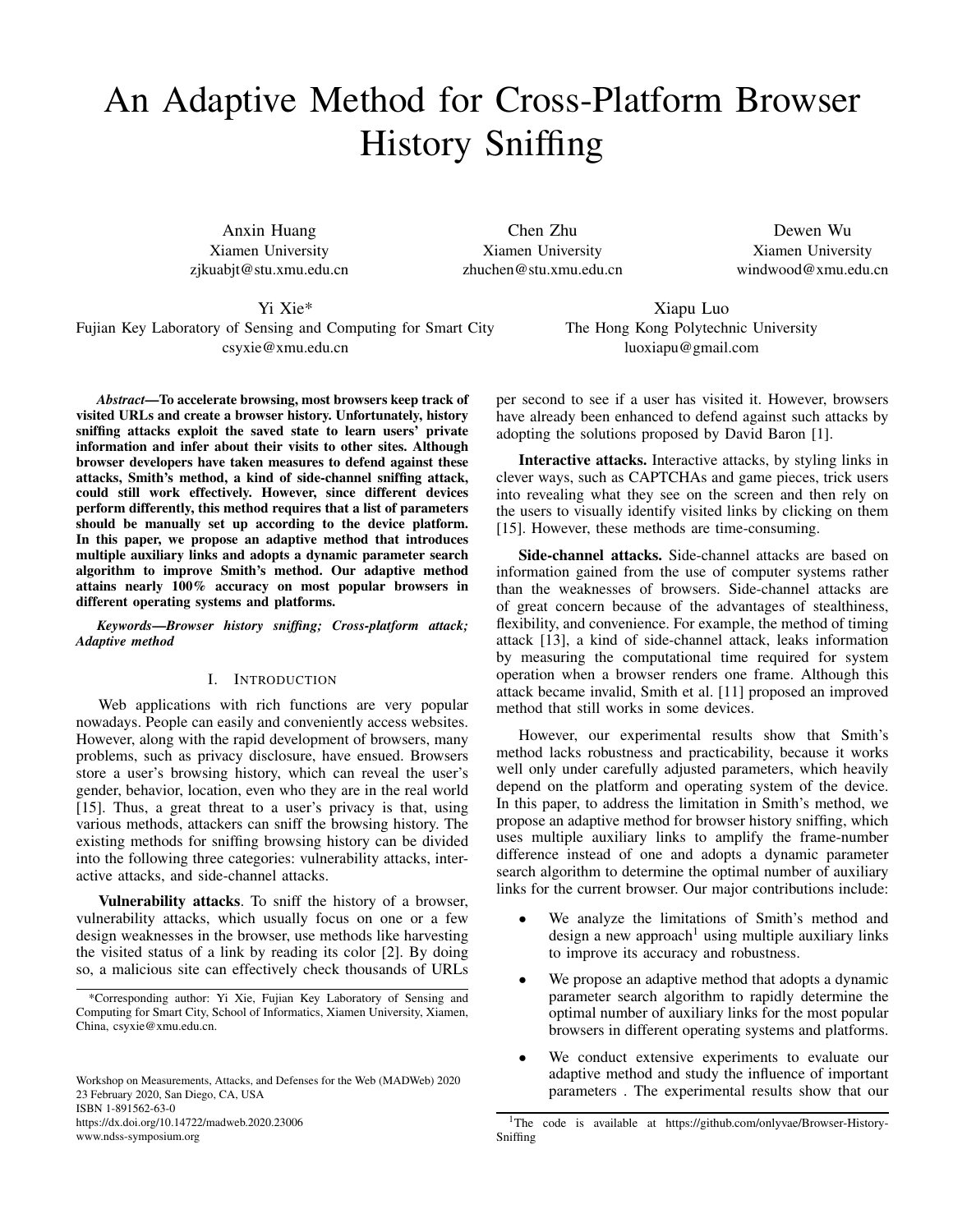method can obtain nearly 100% accuracy when detecting visited URLs and outperform Smith's method.

The rest of the paper is organized as follows. In Section [II,](#page-1-0) we introduce Smith's method in detail and analyze its limitations. In Section [III,](#page-2-0) we propose an adaptive method for sniffing browser history as a cross-platform improvement, and present a detailed procedure for the dynamic parameter search algorithm. In Section [IV](#page-3-0) we evaluate the performance of our proposed adaptive method. In Section [V,](#page-5-0) we discuss the limitations of our method and propose the possible methods for defending against browser history sniffing. In Section [VI,](#page-5-1) we introduce related works on browser history sniffing. Finally, in Section [VII,](#page-5-2) we conclude the paper.

#### II. BACKGROUND

#### <span id="page-1-0"></span>*A. Smith's Method*

Smith's method is a kind of side-channel attacks. First, it applies a complicated style, such as adding text shadows or making 3D transforms, to a hyperlink element whose address is an unvisited URL [\[7\]](#page-6-5). For this complicated style, a browser will require a lengthy computation. But, when it initially draws this element, a browser will perform this computation only once and then reuse the rendered result unless the computed style of the element is changed. Then, for hyperlinks that the user has already visited, Smith's method defines a different style, which makes a browser experience a tough re-paint when the visit status of a link changes from unvisited to visited. Therefore, an attacker can switch the address of a hyperlink element from an unvisited URL to a target URL and measure the time of rending frames. If an obvious delay occurs due to the re-paint, the attacker will learn that the target URL has been visited. In the old version of browsers, attacker can use the API requestAnimationFrame() [\[8\]](#page-6-6) to measure the accurate time of rending frames. But the latest version browsers reduce the precision of the timestamp that can be obtained through requestAnimationFrame(). To solve this problem, Smith et al. [\[11\]](#page-6-4) improved the timing attack by introducing many re-paints and measuring the frame rate rather than the re-paint time of a single frame. Here, an attacker repeatedly switches the address of a hyperlink element between a target URL and an unvisited URL over a fixed time window and records how many times the browser invokes the callback function in requestAnimationFrame(). This number equals approximately the number of frames rendered by browsers over this time. If this number is obviously lower than the value measured by toggling the address of the hyperlink element between two unvisited URLs, then the target URL is identified as a visited URL.

# <span id="page-1-2"></span>*B. Analysis*

One key step in Smith's method is to require a browser take much time to re-paint a hyperlink element by setting a very complex style for the hyperlink element whose address points to an unvisited URL. Then, the attacker repeatedly switches the address of the hyperlink element between a target URL and an unvisited URL and records the number of rendered frames. If the target URL has not been visited before, the browser will render more frames over a fixed time window. Therefore, because the number of frames for an unvisited target URL is larger than that for a visited target URL, Smith's method recognizes target URLs by observing rendered frames. However, recognition accuracy highly depends on the difference between these two numbers, hereafter called the frame-number difference. The larger the frame-number difference, the higher the accuracy of the browser history sniffer. To amplify the frame-number difference, Smith's method requires different complex styles oriented towards the browsers in different OSs and hardware configurations. This obviously limits the reliability and practicability of the method.

We improve on Smith's method by using many auxiliary links, whose addresses simultaneously point to the target URL, to amplify the frame-number difference. Our new approach introduces a new problem: how many auxiliary links are needed for a given browser?

To study the relationship between the frame-number difference and the number of auxiliary links, we record the framenumber differences on the latest desktop and mobile versions of Chrome and Firefox<sup>[2](#page-1-1)</sup> when the fixed time window is 1 second and the number of auxiliary links ranges from 1 to 1000. Fig[.1](#page-2-1) shows the results. In general, the frame-number difference increases steeply when the number of auxiliary links is small, and the peak or the sub-peak appears quickly. When the number of auxiliary links further increases, the browsers in the two devices have different tendencies. The frame-number difference for Chrome fluctuates near the peak in the desktop device, but shows an obvious downtrend for the mobile phone. The frame-number difference for Firefox fluctuates strongly with a decreasing trend in both devices. Both Chrome and Firefox have a similar tendency on mobile device, while have a different behavior on desktop device. One possible reason is that Chrome for desktop has a better performance optimization than Firefox. We cannot simply chose a big number of auxiliary links because the framenumber difference is not keeping increase with the number of auxiliary links increases. Therefore, we need to find the optimal number of auxiliary links that initially leads to the largest frame-number difference. It is worth noting that this optimal number should not be large; otherwise, it will cost the browsers much computational time to deal with many auxiliary links, thus weakening the concealment of our sniffing method.

We first consider a simple search algorithm (i.e., Hill climbing [\[10\]](#page-6-7)), which searches the optimal number of auxiliary links by increasing the number from a small value until the framenumber difference decreases. But, because the frame-number difference does not increase monotonically when the number of auxiliary links is small, this algorithm may not always work. For example in Fig[.1\(](#page-2-1)b), the algorithm ceases at the second largest frame-number difference and mistakenly selects a local optimal number of auxiliary links. Therefore, to make our method works for different browsers and different platforms, we propose a new dynamic parameter search algorithm (see [III-B\)](#page-2-2) to determine the optimal number of auxiliary links.

<span id="page-1-1"></span><sup>2</sup>The desktop configuration: Windows 10, Intel Core i7, 16GB memory, Chrome 79.0.3945.79, Firefox 70.0.1; the mobile phone configuration: Android 7, Qualcomm 636, 6GB memory, Chrome 77.0.3865.116, Firefox 68.2.2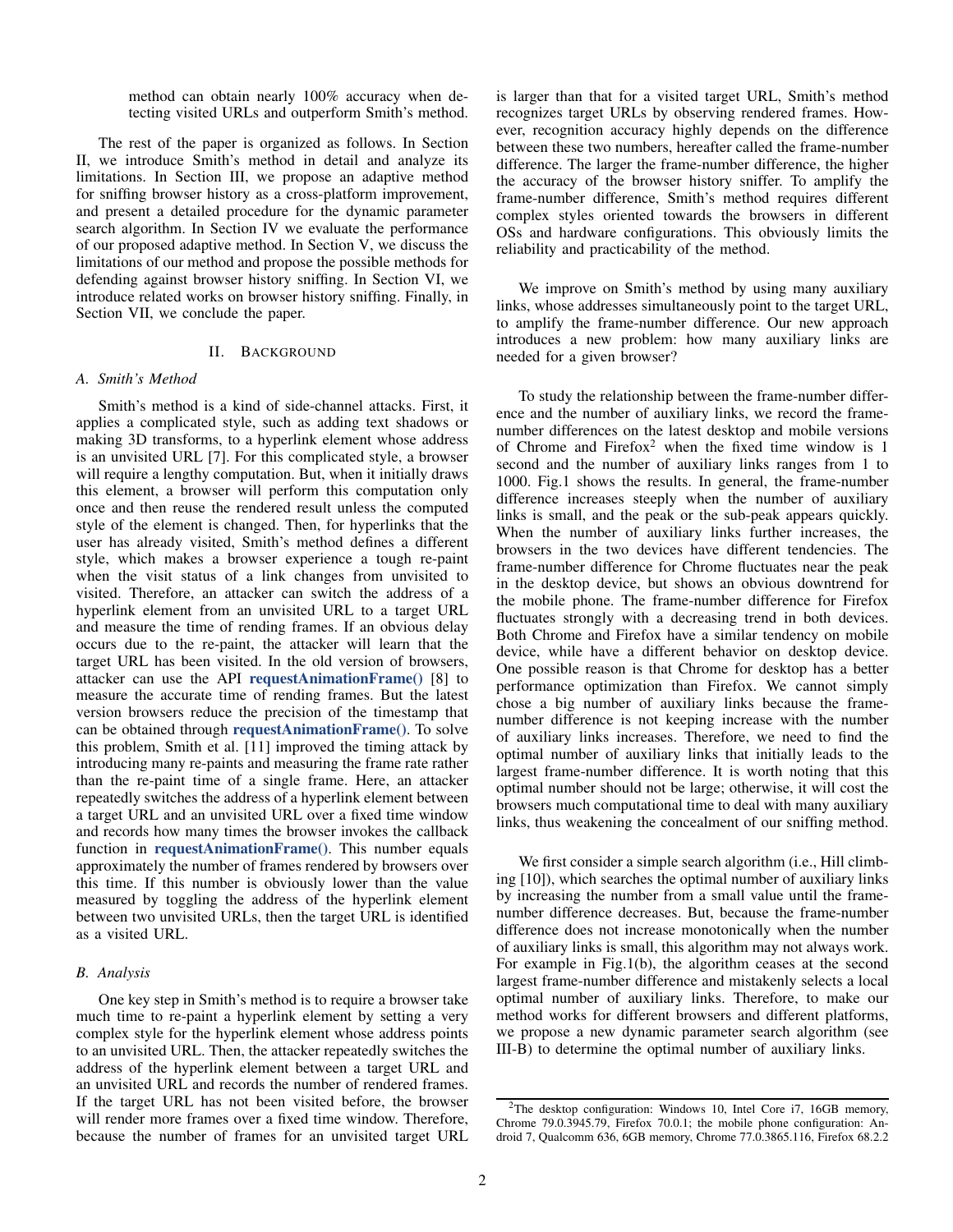

Fig. 1. The frame-number difference when the fixed time window is 1 second and the number of links ranges from 1 to 1000.



<span id="page-2-0"></span>Fig. 2. Flow chart of the adaptive method of browser history sniffing

#### III. METHODOLOGY

## *A. Overview of the adaptive method*

To overcome the deficiencies in Smith's method, we propose an adaptive method of browser history sniffing (see Fig[.2\)](#page-2-3), which consists of two stages: preparation and sniffing.

Preparation stage. In the preparation stage, a dynamic parameter search algorithm is used to find an optimal number of auxiliary links,  $\bar{N}^*$ , which introduces an adequate framenumber difference within a fixed time, T, given a browser on some platform. Then  $N^*$  auxiliary links are generated to obtain two criteria for history sniffing:  $F_{unvisited}$ , the number of frames when repeatedly switching the addresses of the auxiliary links between two random unvisited URLs within

<span id="page-2-1"></span> $T$ , and  $F_{visited}$ , the number of frames repeatedly switching the addresses of the auxiliary links between a given visited URL (denoted as  $URL_{visited}$ ) and a random unvisited URL within T.

Sniffing stage. In the sniffing stage, for each target URL, we measure the number of frames,  $F_{target}$ , by switching the addresses of the auxiliary links between the target URL and a random unvisited URL within  $T$ . If  $F_{target}$  is closer to  $F_{visited}$ , i.e.  $\frac{F_{target} - F_{visited}}{F_{transfer} - F_{unuistic}}$  $\frac{F_{target} - F_{visited}}{F_{target} - F_{unvisited}}$  | < 1, then the target URL has been visited and vice versa.

## <span id="page-2-4"></span><span id="page-2-2"></span>*B. Dynamic parameter search algorithm*

<span id="page-2-3"></span>

| <b>Output:</b> The optimal number of auxiliary links $N^*$<br>$i \leftarrow 0$ , increment $\leftarrow 1$ , stop $\leftarrow$ False<br>$2 N[i] \longleftarrow N_0$<br>3 <i>diffList</i> $\longleftarrow$ getFrameDifference(N[i])<br>4 $D[i] \longleftarrow$ average( <i>diffList</i> ), $V[i] \longleftarrow$ variance( <i>diffList</i> )<br>while True do<br>5<br>$N[i+1] \longleftarrow N[i] + increment / \frac{D[i]}{N[i]}$<br>6<br>$diffList \longleftarrow$ getFrameDifference( $N[i+1]$ )<br>7<br>$D[i+1] \longleftarrow \text{average}(diffList)$<br>8<br>$V[i+1] \longleftarrow$ variance( <i>diffList</i> )<br>9<br>if $stop$ = True then<br>10<br>break<br>11<br>endif<br>12<br>if $D[i+1] > D[i]$ then<br>13<br>$increment \longleftarrow increment *2$<br>14<br>else<br>15<br>$increment \leftarrow 1$<br>16<br>$stop \longleftarrow True$<br>17<br>endif<br>18<br>$i++$<br>19<br>20 end<br>21 search the largest and the second largest elements in $D$ ,<br>whose indexes are denoted as $I_1$ and $I_2$<br>22 if $V[I_1] < V[I_2]$ then<br>$\mid N^* \longleftarrow N[I_1]$<br>23<br>24 else<br>$\mid N^* \longleftarrow N[I_2]$<br>25<br>26 endif<br>27 return $N^*$ | Algorithm 1: Dynamic parameter search |
|----------------------------------------------------------------------------------------------------------------------------------------------------------------------------------------------------------------------------------------------------------------------------------------------------------------------------------------------------------------------------------------------------------------------------------------------------------------------------------------------------------------------------------------------------------------------------------------------------------------------------------------------------------------------------------------------------------------------------------------------------------------------------------------------------------------------------------------------------------------------------------------------------------------------------------------------------------------------------------------------------------------------------------------------------------------------------------------------------------------------------------------------------------------------------------------|---------------------------------------|
|                                                                                                                                                                                                                                                                                                                                                                                                                                                                                                                                                                                                                                                                                                                                                                                                                                                                                                                                                                                                                                                                                                                                                                                        |                                       |
|                                                                                                                                                                                                                                                                                                                                                                                                                                                                                                                                                                                                                                                                                                                                                                                                                                                                                                                                                                                                                                                                                                                                                                                        |                                       |
|                                                                                                                                                                                                                                                                                                                                                                                                                                                                                                                                                                                                                                                                                                                                                                                                                                                                                                                                                                                                                                                                                                                                                                                        |                                       |
|                                                                                                                                                                                                                                                                                                                                                                                                                                                                                                                                                                                                                                                                                                                                                                                                                                                                                                                                                                                                                                                                                                                                                                                        |                                       |
|                                                                                                                                                                                                                                                                                                                                                                                                                                                                                                                                                                                                                                                                                                                                                                                                                                                                                                                                                                                                                                                                                                                                                                                        |                                       |
|                                                                                                                                                                                                                                                                                                                                                                                                                                                                                                                                                                                                                                                                                                                                                                                                                                                                                                                                                                                                                                                                                                                                                                                        |                                       |
|                                                                                                                                                                                                                                                                                                                                                                                                                                                                                                                                                                                                                                                                                                                                                                                                                                                                                                                                                                                                                                                                                                                                                                                        |                                       |
|                                                                                                                                                                                                                                                                                                                                                                                                                                                                                                                                                                                                                                                                                                                                                                                                                                                                                                                                                                                                                                                                                                                                                                                        |                                       |
|                                                                                                                                                                                                                                                                                                                                                                                                                                                                                                                                                                                                                                                                                                                                                                                                                                                                                                                                                                                                                                                                                                                                                                                        |                                       |
|                                                                                                                                                                                                                                                                                                                                                                                                                                                                                                                                                                                                                                                                                                                                                                                                                                                                                                                                                                                                                                                                                                                                                                                        |                                       |
|                                                                                                                                                                                                                                                                                                                                                                                                                                                                                                                                                                                                                                                                                                                                                                                                                                                                                                                                                                                                                                                                                                                                                                                        |                                       |
|                                                                                                                                                                                                                                                                                                                                                                                                                                                                                                                                                                                                                                                                                                                                                                                                                                                                                                                                                                                                                                                                                                                                                                                        |                                       |
|                                                                                                                                                                                                                                                                                                                                                                                                                                                                                                                                                                                                                                                                                                                                                                                                                                                                                                                                                                                                                                                                                                                                                                                        |                                       |
|                                                                                                                                                                                                                                                                                                                                                                                                                                                                                                                                                                                                                                                                                                                                                                                                                                                                                                                                                                                                                                                                                                                                                                                        |                                       |
|                                                                                                                                                                                                                                                                                                                                                                                                                                                                                                                                                                                                                                                                                                                                                                                                                                                                                                                                                                                                                                                                                                                                                                                        |                                       |
|                                                                                                                                                                                                                                                                                                                                                                                                                                                                                                                                                                                                                                                                                                                                                                                                                                                                                                                                                                                                                                                                                                                                                                                        |                                       |
|                                                                                                                                                                                                                                                                                                                                                                                                                                                                                                                                                                                                                                                                                                                                                                                                                                                                                                                                                                                                                                                                                                                                                                                        |                                       |
|                                                                                                                                                                                                                                                                                                                                                                                                                                                                                                                                                                                                                                                                                                                                                                                                                                                                                                                                                                                                                                                                                                                                                                                        |                                       |
|                                                                                                                                                                                                                                                                                                                                                                                                                                                                                                                                                                                                                                                                                                                                                                                                                                                                                                                                                                                                                                                                                                                                                                                        |                                       |
|                                                                                                                                                                                                                                                                                                                                                                                                                                                                                                                                                                                                                                                                                                                                                                                                                                                                                                                                                                                                                                                                                                                                                                                        |                                       |
|                                                                                                                                                                                                                                                                                                                                                                                                                                                                                                                                                                                                                                                                                                                                                                                                                                                                                                                                                                                                                                                                                                                                                                                        |                                       |
|                                                                                                                                                                                                                                                                                                                                                                                                                                                                                                                                                                                                                                                                                                                                                                                                                                                                                                                                                                                                                                                                                                                                                                                        |                                       |
|                                                                                                                                                                                                                                                                                                                                                                                                                                                                                                                                                                                                                                                                                                                                                                                                                                                                                                                                                                                                                                                                                                                                                                                        |                                       |
|                                                                                                                                                                                                                                                                                                                                                                                                                                                                                                                                                                                                                                                                                                                                                                                                                                                                                                                                                                                                                                                                                                                                                                                        |                                       |
|                                                                                                                                                                                                                                                                                                                                                                                                                                                                                                                                                                                                                                                                                                                                                                                                                                                                                                                                                                                                                                                                                                                                                                                        |                                       |
|                                                                                                                                                                                                                                                                                                                                                                                                                                                                                                                                                                                                                                                                                                                                                                                                                                                                                                                                                                                                                                                                                                                                                                                        |                                       |
|                                                                                                                                                                                                                                                                                                                                                                                                                                                                                                                                                                                                                                                                                                                                                                                                                                                                                                                                                                                                                                                                                                                                                                                        |                                       |
|                                                                                                                                                                                                                                                                                                                                                                                                                                                                                                                                                                                                                                                                                                                                                                                                                                                                                                                                                                                                                                                                                                                                                                                        |                                       |
|                                                                                                                                                                                                                                                                                                                                                                                                                                                                                                                                                                                                                                                                                                                                                                                                                                                                                                                                                                                                                                                                                                                                                                                        |                                       |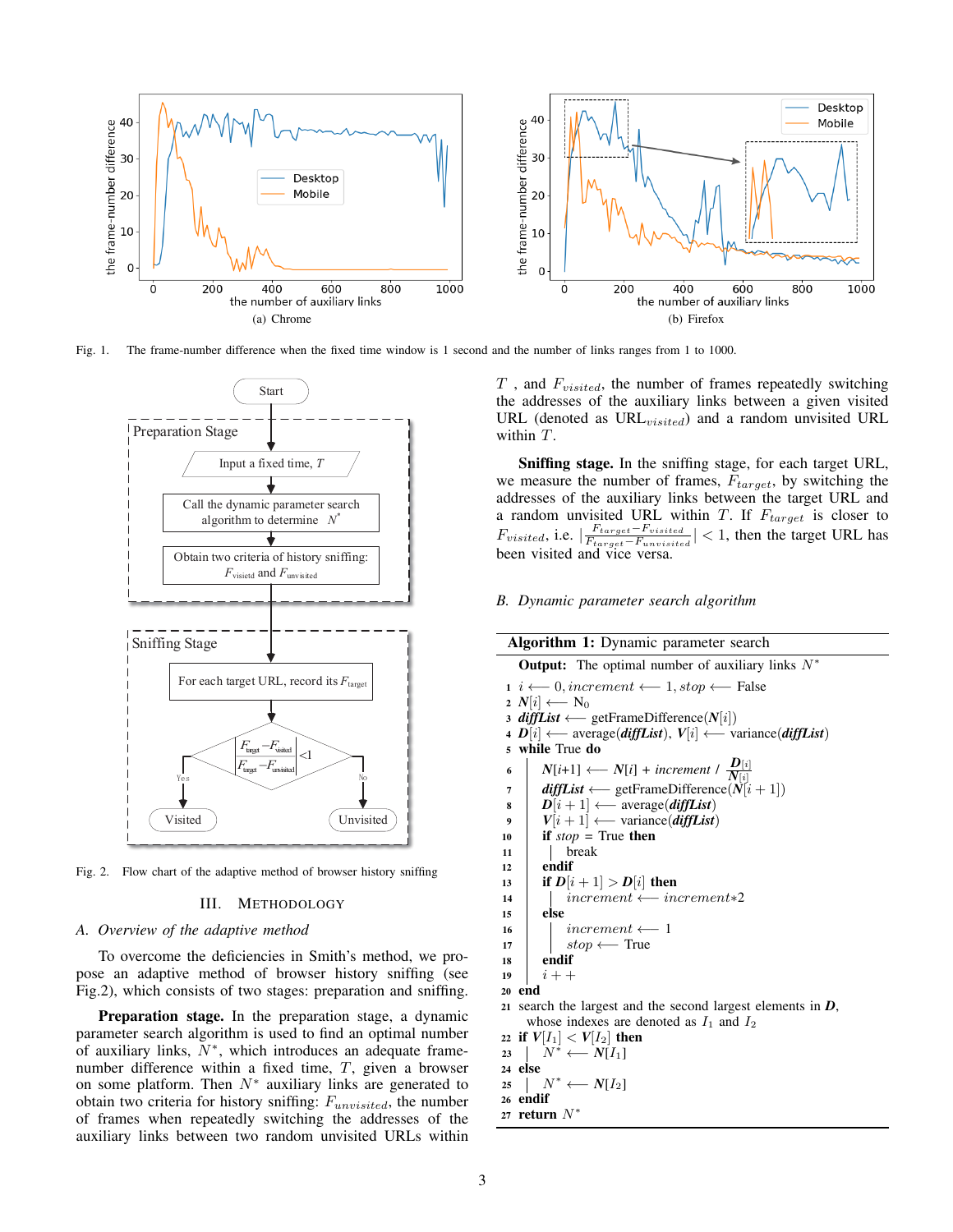|  | Function getFrameDifference(x) |  |  |
|--|--------------------------------|--|--|
|--|--------------------------------|--|--|

1 Generate  $x$  auxiliary links

2 for  $j \leftarrow 1$  to 4 do

 $3$  Repeatly switch these auxiliary links' address in T

4  $\int$  *diffList* $[j]$  = frame-number difference

5 end

<sup>6</sup> return *diffList*

The dynamic parameter search algorithm (Algorith[m1\)](#page-2-4) is designed to quickly find the optimal number of auxiliary links, N<sup>∗</sup> , which makes the frame-number difference as large as possible, while avoiding excessive fluctuations. This algorithm uses an iterative technique, where *N*[i] records a candidate value of  $N^*$  in the  $i^{th}$  iteration,  $i = 0, 1, 2, \ldots$ . The algorithm begins with initialization:  $N[i]$  ( $i = 0$ ) equals a small number of auxiliary links,  $N_0^3$  $N_0^3$ ; an increment size is set as 1; a stop flag is set as False. Then we use the function, *getFrameDifference(N*[i]) to obtain a vector *diffList*, which records four experimental results of the frame-difference<sup>[4](#page-3-2)</sup>. In the  $j^{th}$  experiment, we generate  $N[i]$  auxiliary links and, to calculate the frame-difference *diffList*[j], repeatedly switch their addresses within T. The average and variance of *diffList* are calculated and recorded in the  $i^{\bar{t}h}$  element of two vectors, *D* and *V*, respectively.

In the  $(i+1)^{th}$  iteration, *N*[i] increases by *increment*  $\frac{D[i]}{N^{[i]}}$  $\frac{\boldsymbol{D}[i]}{N[i]},$ where  $\frac{\mathbf{D}[i]}{N[i]}$  is used to estimate the current framedifference caused by one auxiliary link. Then we caculate *getFrameDifference(N*[i + 1]),  $D[i + 1]$  and  $V[i + 1]$ . If the average frame-number difference continues to increase (i.e.  $D[i+1] > D[i]$ , the *increment* size is doubled to increase the frame-number difference rapidly. Otherwise, the increment size returns to 1 and the same process is repeated once before the iterations are stopped.

Next, we search the largest and the second largest elements in  $D$ , whose indexes are denoted as  $I_1$  and  $I_2$ , respectively. Then, the optimal number of auxiliary links,  $N^*$  is selected between  $N[I_1]$  and  $N[I_2]$  by comparing their variances. To obtain a stable frame-number difference, we prefer to choose  $N^*$ with a smaller variance. If  $V[I_1] < V[I_2]$ , then  $N^* = N[I_1]$ ; otherwise,  $N^* = N[I_2]$ .

## *C. Implementation*

A sniffer tool, based on a simple HTML page with JavaScript, has been implemented to evaluate the adaptive method for sniffing the browser history of a victim browser. As shown in Fig[.3,](#page-3-3) our adaptive method can automatically determine the optimal number of auxiliary links  $N^*$  and requires only one input, T. For comparison, Smith's method also has been implemented. In this paper, the same CSS complex style recommended by Smith's paper [\[11\]](#page-6-4) (shown below), and the same  $T$ , are applied in two methods. In general, the sniffer tool has higher accuracy using a longer

**Our Method** Start Stop Fixed time  $T$ : 500 ms Optimal number of auxiliary links  $N^*$ : 50  $F_{visited}$ : 16,  $F_{unvisited}$ : 31.25 Accuracy: 100%

Time elapsed: 58.88 s

<span id="page-3-3"></span>

| 100 Target URLs               | $F_{target}$ |
|-------------------------------|--------------|
| https://Baidu.com             | 17           |
| http://notvisited57262342.foo | 31           |
| https://Qq.com                | 17           |
| http://notvisited51540521.foo | 31           |
| https://Tmall.com             | 18           |
| http://notvisited75769782.foo | 32           |

Fig. 3. Adaptive browser history sniffer tool

 $T$ . How to choose a suitable  $T$  to gain a satisfied sniffing result will be discussed further in Sub-section [IV-B.](#page-4-0)

```
a {
   transform: perspective(100px) rotateY(37deg);
   filter: contrast(200%) drop-shadow(16px 16px 10px
        #fefefe) saturate(200%);
   text-shadow: 16px 16px 10px #fefffe;
   outline-width: 24px;
   font-size: 2px; text-align: center;
   display: inline-block;
   color: white;
   background-color: white;
   outline-color: white;
}
a:visited {
    color: #feffff;
    background-color: #fffeff;
    outline-color: #fffffe;
}
```
For testing, the sniffer tool focuses on a set of target URLs, whose visiting signs have been labeled with colors: half are visited (violet) and half are unvisited (blue). In each experiment, the sniffer tool lists these URLs at random and operates according to the input  $T$ . Two criteria for history sniffing  $(F_{visited}$  and  $F_{unvisited}$ , the total elapsed time, and the sniffing result of each target URL (with its  $F_{target}$ ) are shown. For example, in Fig[.3,](#page-3-3) https://Qq.com is judged to have been visited, because its  $F_{target} = 17$  is closer to  $F_{visited}$  = 16. This judgement is consistent with its violet label, denoted to be correct with green check. To evaluate the performance of browser history sniffing, this sniffer tool calculates the accuracy of browser history sniffing, which is the ratio of the number of green checks to the number of visited target URLs (violet).

## IV. EXPERIMENTAL RESULT

<span id="page-3-0"></span>In this section, we evaluate our method by answering two Research Questions (RQs).

# *A. RQ1: Can our new method work effectively on different devices?*

Motivation. Through this RQ, we examine whether our new method can effectively work on the most popular browsers [\[12\]](#page-6-8) and different operating systems.

<span id="page-3-1"></span><sup>&</sup>lt;sup>3</sup>We set  $N_0 = 50$  for the desktop platform and  $N_0 = 10$  for the mobile platform by default, which are determined according to extensive experiments.

<span id="page-3-2"></span><sup>&</sup>lt;sup>4</sup>The experiment is repeated multiple times to get a precise value of the frame-number difference. We empirically choose 4 times.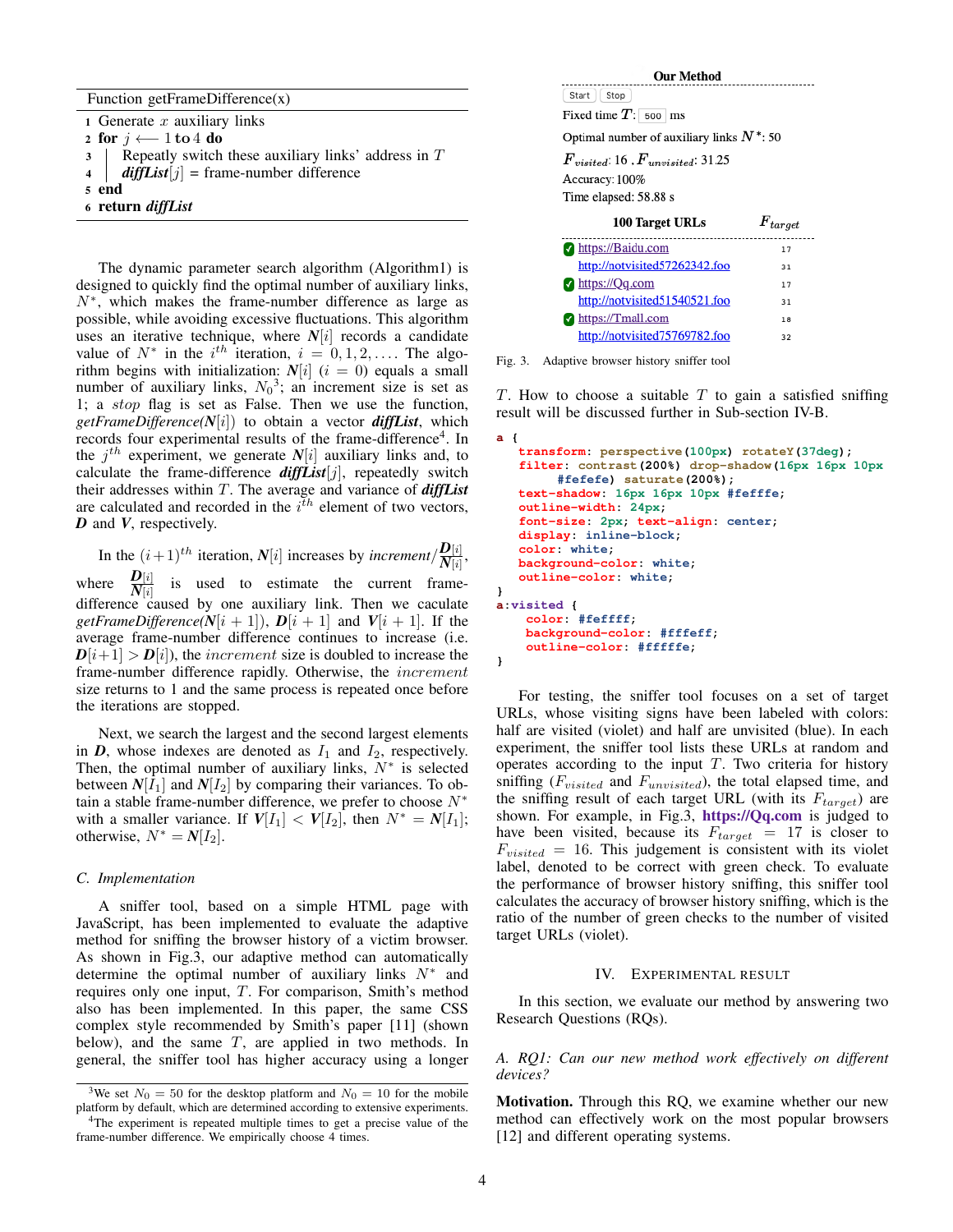| Platform | OS      | <b>Browser</b>                  | Average accuracy |                   |                  |         |
|----------|---------|---------------------------------|------------------|-------------------|------------------|---------|
|          |         |                                 | <b>Ours</b>      | Ours, $N_d = 200$ | Ours, $N_m = 10$ | Smith's |
| Desktop  | Win10   | 1. Chrome 79.0.3945.79          | 99.84%           | 99.71%            | 74.90%           | 6.99%   |
|          |         | 2. Firefox 70.0.1               | 98.36%           | 95.23%            | 69.03%           | 38.81%  |
|          | macOS   | 3. Chrome 78.0.3904.108         | $99.15\%$        | 99.80%            | 39.25%           | 15.3%   |
|          |         | 4. Firefox 71.0                 | 99.86%           | $100\%$           | 27.39%           | 36.46%  |
|          |         | 5. Safari 12.1.1                | $99.75\%$        | $100\%$           | 30.26%           | 87.4%   |
|          | Ubuntu  | 6. Chrome 79.0.3945.79-1        | $99.45\%$        | 99.96%            | 43%              | 51.79%  |
|          |         | 7. Firefox 71.0                 | $99.62\%$        | $100\%$           | 30.89%           | 50.04%  |
| Mobile   | Android | 8. Chrome 77.0.3865.116         | $99.8\%$         | 89.21%            | 99.07%           | 0.23%   |
|          |         | 9. UC Browser 12.7.9.1059       | $99.41\%$        | 64.79%            | $100\%$          | 10.75%  |
|          |         | 10. Samsung Internet 10.2.00.53 | 99.78%           | 68.62%            | 99.60%           | 1.48%   |
|          | iOS     | 11. Chrome 75.0.3770.103        | $100\%$          | 100%              | $100\%$          | 0.26%   |
|          |         | 12. Firefox 18.1                | $100\%$          | $100\%$           | $100\%$          | 0.12%   |
|          |         | 13. Safari 12.1.1               | $100\%$          | $100\%$           | $100\%$          | 8.06%   |

TABLE I. The sniffing results of our and Smith's methods

Approach. We evaluated and compared our adaptive method and Smith's method using the most popular browsers [\[12\]](#page-6-8): Chrome, Firefox, Safari, UC Browse, and Samsung Internet, those operate on two different platforms. The desktop platform includes three devices with different operating systems<sup>[5](#page-4-1)</sup>: Windows 10, macOS Mojave, and Ubuntu 18. The mobile platform includes two devices with different operating systems<sup>[6](#page-4-2)</sup>: iOS 12 and Android 7. The sniffer tool selects 100 target URLs, and a given browser has visited fifty target URLs in advance. To obtain reliable performance metrics, the sniffer tool repeats each experiment 100 times and then calculates the average accuracy.

We operated the sniffer tool in thirteen situations where two platforms, five operating systems and five browsers were involved. For a fair comparison between our adaptive method and Smith's method, the same value of T was adopted. For further studying the importance of multiple auxiliary links, two variants of our adaptive method are also compared, whose numbers of auxiliary links are fixed as  $N_d = 200$  and  $N_m = 10$  respectively. These selected numbers of auxiliary links can obtain nearly 100% accuracy for Chrome in Windows (Situation 1) and Chrome in Android (Situation 8). Then, sufficient experiments were launched to compare the performance of our method, our method fixing  $N_d = 200$ , our method fixing  $N_m = 10$  and Smith's method.

Result. From the sniffing results in Table 1, we have the following findings.

1. Smith's method fails in the mobile platform because its average accuracy is extremely low, such as 0.12% in Situation 12. On the Desktop platform, Smith's method is unstable. It is valid in Situation 5 with the average accuracy of 87.4%, but fails in other six situations where the average accuracy is near or less than 50%. The sniffing results of Smith's method confirm the analysis in Subsection [II-B,](#page-1-2) the frame-number difference due to one single link, may not be large enough to correctly recognize visited URLs, and a fixed complex style can not adapt to different browsers, OSs and platforms.

2. Our adaptive method achieves much higher accuracy than Smith's method in all situations when using 200 auxiliary links. By employing 10 auxiliary links, our adaptive method also achieves higher accuracy than Smith's method in nine situations. These experimental results suggest that using multiple auxiliary links is helpful to increase the accuracy of browser history sniffing. However, the number of auxiliary links may have a great influence on our method, which shall be changed according to different situations. For example, when fixing  $N_m = 10$ , our method is valid in Situation 8, but basically fails in Situation 3 through Situation 7, because of the average accuracy less than 50%.

3. Our adaptive method is superior to its variant methods and Smith's method, because it detects visited target URLs in all situations, where the average accuracy is nearly 100% or even exactly 100%. These excellent sniffing results were obtained, because an optimal number of auxiliary links,  $N^*$ , were automatically found by our dynamic parameter search algorithm in each situation, thereby leading to high-quality criteria of history sniffing.

Conclusion. Our adaptive method, which attains nearly 100% accuracy on the most popular browsers in different operating systems and platforms, works well in real scenarios.

# <span id="page-4-0"></span>*B. RQ2: How does the fixed time window* T *influence the performance of browser history sniffing?*

**Motivation.** The fixed time  $T$ , the input of our adaptive method, plays an important role to the performance of browser history sniffing. In general, the longer  $T$ , the higher precision it can get, also more slowly to sniff. However, if  $T$  is too large, the sniffing process is revealed easily, because it costs too much time and resources. We explore how the fixed time T influences the sniffing results and decide a good value for  $T$  in this RQ.

Approach. We set the fixed time  $T$  from 200 to 1000 ms with a step size of 200 ms and obtain the sniffing results on different situations, and then select an appropriate value of T.

Result. Taking the Chrome browser in Windows OS as an example, as shown in Fig.4, when  $T$  is as small as 200ms, the average accuracy is less than 80%. The reason might is because the difference between the two criteria using a small T may be insufficiently large to correctly differentiate the visited and unvisited target URLs. It is obvious that the average accuracy increases with  $T$  and researches nearly 100% when  $T$  is equal to or greater than 400ms. Experimental results for other browsers show a similar tendency.

**Conclusion.** Therefore, we recommend an appropriate  $T$  of 400ms or slightly larger value (e.g.500ms in Fig[.3\)](#page-3-3).

<span id="page-4-1"></span><sup>5</sup>Windows 10 (Intel Core i7, 16GB memory, NVIDIA GeForce GT 330), macOS Mojave (Intel Core i7, 16GB memory, Intel HD Graphics 4000) and Ubuntu 18(Intel Core i7, 8GB memory, Intel HD Graphics)

<span id="page-4-2"></span><sup>6</sup> iOS 12 (Apple A10 Fusion, 2GB memory) and Android 7 (Qualcomm 636, 6GB memory, Adreno 509 GPU).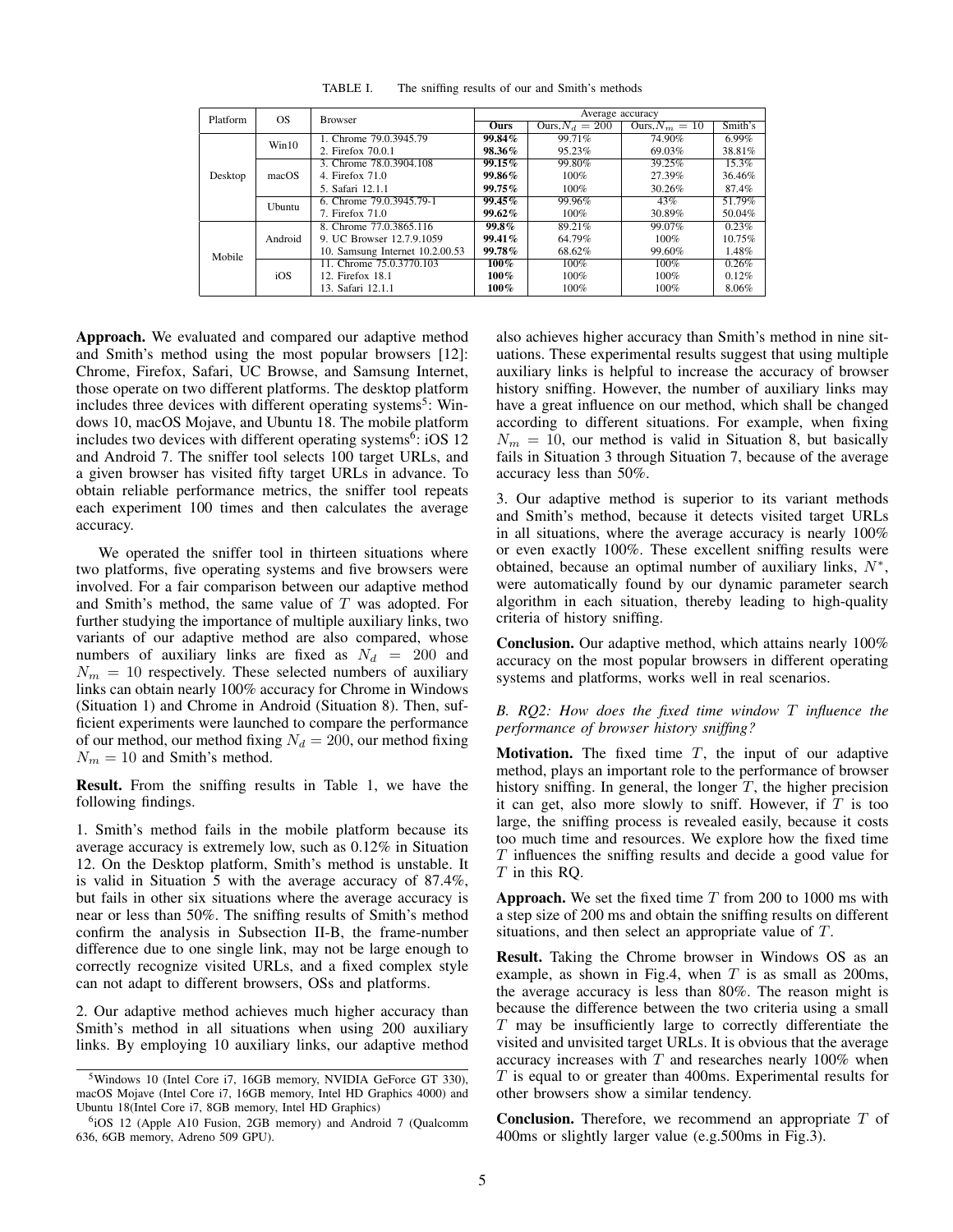

Fig. 4. The average accuracy vs.  $T$ , Chrome on Windows

## V. DISCUSSION

<span id="page-5-0"></span>Our method achieves very high accuracy for sniffing browser history in the browser family of Chrome and Firefox under different operating systems and devices. However, it also has some limitations. First, because the time cost in sniffing each target URL is controlled by the fixed time,  $T$ , our sniffing method is not fast enough. For example, as seen in Fig[.3,](#page-3-3) it requires approximately 50 seconds to detect 100 target URLs, where the average time consumed for each target is near  $T = 500$ ms. That is, our method is effective for sniffing a set of target URLs but the time cost increases with the number of targets. Second, a few immune browsers, such as Edge and IE, still exist, according to the security error code of Microsoft Edge (SEC7115)  $[9]$  — :link and :visited styles on Edge and IE can differ only by color, and other styles were not applied to :visited.

To defend against this attack, one possible solution is that the browser does not reuse previous calculation results and recalculates every element every time. But this will increase the burden of browsers and decrease performance, leading to a bad user experience. Alternatively, the browsers may use a temporary variable to store and search the browser history during the current session, and append the temporary variable to place for saving browser history when the user closes the browser. In this way, the attacker can only sniffer a small number of URLs. It can significantly reduce the probability of being attacked.

#### VI. RELATED WORK

<span id="page-5-1"></span>This section describes the existing methods of browser history sniffing. We divided them into the three categories.

#### *A. Vulnerability attacks*

There have been found several browser vulnerabilities due to design flaws, which may leak a user's access status. The most classic vulnerability is based on the different colors of the links for different visiting status. Cascading Style Sheets (CSS) has a selector :link that matches unvisited links and a selector : visited that matches visited links [\[7\]](#page-6-5). These selectors are used to set different colors for the links in different visiting statuses. Thus, a user can conveniently recognize which links he has visited. But, because browsers provide the function, getComputedStyle(), to obtain the CSS style property of any element [\[6\]](#page-6-10), it is also convenient for attackers who want to steal the browser history. Therefore, an attacker can obtain the visit status of a link by simply calling this JavaScript function to read its color [\[2\]](#page-6-1). In fact, not only the color of the link, but also the position, background image, and some other CSS attributes of the link can be revealed [\[1\]](#page-6-2). Another typical vulnerability exists in the browsers, which are required to use HTTP Strict Transport Security (HSTS) [\[4\]](#page-6-11) when visiting websites [\[5\]](#page-6-12) [\[14\]](#page-6-13). HSTS can sniff a user's browser history because it utilizes the different ports between HTTP and HTTPS. That is, an attacker can detect some HSTS-enable websites those do not exist in the HSTS preloading list [\[3\]](#page-6-14).

In general, because vulnerability attacks exploit some browser flaws directly, they are easy to defend. For example, Baron et al. [\[1\]](#page-6-2) proposed a defense scheme with some simple changes to the browsers. First, the scheme modifies the function, getComputedStyle(), to return a definitive result for each attribute query of one link, no matter whether or not this link has been visited. Second, it makes some limitations, such as forbidding the :visited selector to set background images.

## *B. Interactive attacks*

Interactive attacks use special ways to trick users into revealing what they see on the screen. For example, an attacker places several links on the screen, with the color of the unvisited link as background and the color of the visited link highlighted and then prompts that these highlighted links are CAPTCHAs [\[15\]](#page-6-0). When entering highlighted texts in an input box, a user reveals to the attacker which links have been visited before. Because it is quite difficult to defend, we believe that this kind of interactive attack is effective to sniff browser history for quite a long time. But, the obvious shortcoming of an interactive attack is that it aims only at a small number of links at once. If testing many links simultaneously, attackers must design more complex interactions, which easily reduces users' experiences or even arouses users' suspicions.

#### *C. Side-channel sniffing attacks*

Side channel attacks leak information through a mechanism not intended to provide that information. For example, a sidechannel attack [\[15\]](#page-6-0) found visited links by using a webcam to detect the color of the computer screen from the reflected light, because the dominant color of the screen depends on whether the link was visited before. However, as users are careful about granting access to webcams, this attack may not be practical.

#### VII. CONCLUSION

<span id="page-5-2"></span>The protection of user privacy, such as browser history, has become a rising concern. So far, most existing methods for browser history sniffing have been prevented. Although Smith's method is still effective, due to parameter sensitivity, it lacks robustness. We proposed an adaptive method for sniffing browser history, which is applicable to different browsers, operating systems, and hardware devices. This cross-platform method improves Smith's method by automatically searching the optimal number of auxiliary links using the dynamic parameter search algorithm. The experimental results show that on the five major browsers in the most popular operating systems and platforms, our adaptive method attains nearly 100% precision.